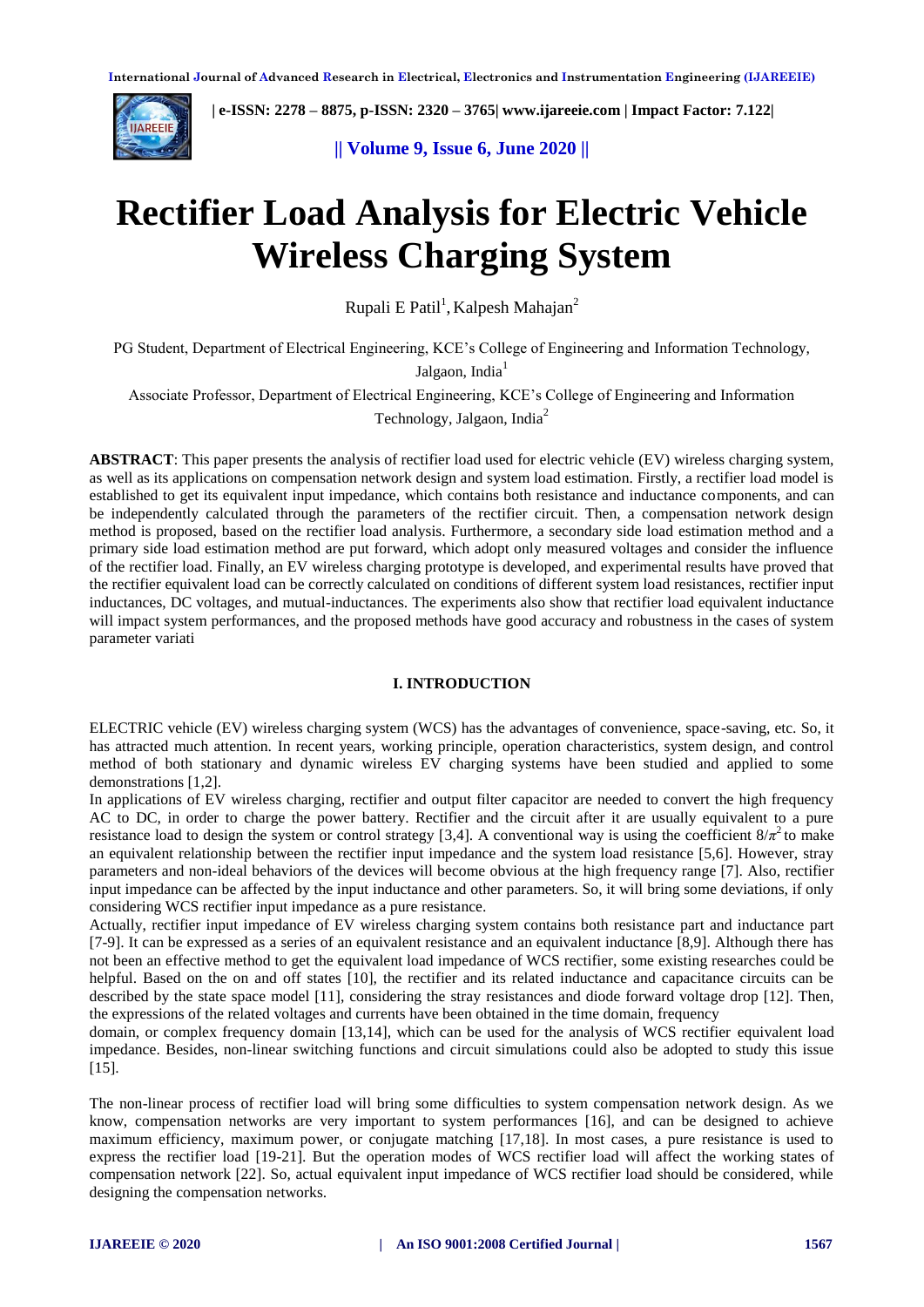

 **| e-ISSN: 2278 – 8875, p-ISSN: 2320 – 3765[| www.ijareeie.com](http://www.ijareeie.com/) | Impact Factor: 7.122|** 

## **|| Volume 9, Issue 6, June 2020 ||**

Load estimation of WCS has faced the same problem. Effects of the rectifier load could complicate the equations used for load estimation [23], and lead to the increasing of calculation and control complexity. Hence, a pure resistance load is approximately used for most of the load estimation, detection, or optimal load tracking [24-26]. Another situation is that the voltages and currents are usually both measured for load estimation, in order to calculate the impedances in the primary side [24,27]. Since the voltage and current sensors or probes have different phase delays at the high frequency range, some deviations may be introduced into the estimation process. Also, the robustness of the estimation method is very important.

It can be analyzed through parameter derivation, root locus, Nyquist curve, Bode graph, or directly calculating the results on conditions of parameter variations [28-30].

Based on the previous researches, an effective method to quantitatively analyze the equivalent load of WCS rectifier is put forward in the paper firstly. The equivalent load can be independently calculated through the parameters of the rectifier circuit, and the results are basically not affected by other WCS parts. Secondly, a compensation network design method is proposed considering the equivalent impedance of the rectifier load, especially the equivalent inductance. This method will further decouple the primary and secondary side design, to achieve four system performance indicators at the same time. Thirdly, the effects of the rectifier non-linear process are taken into count to estimate the system load resistance

#### **II.**II. RECTIFIER LOAD ANALYSIS AND CALCULATION

Full-bridge diode rectifier is the most commonly used topology in EV wireless charging system. Also, dual-side *LCC* compensation networks can provide several appropriate design degrees of freedom to achieve several system performance indicators at the same time. Moreover, it can be designed to make the system resonant frequency independent of the load condition [16,22]. So we discuss the rectifier load on the basis of this kind of topology.

Avoid too large current peaks in the diodes. Hence, only CCM states are shown in Fig.2, and discussed in this paper. Besides, the steady state waveforms of  $u_{rec}$  and *irec* are presented in Fig.2, when only a few fluctuations exist on the voltage of the output capacitor *Co* and the voltage drop on *RCo* is very small. So, *urec* can be approximately described as a square wave.

Fig.2 suggests that the waveform of rectifier input current *irec* has some distortion, because of the effect of the rectifier input inductance. This makes the fundamental wave of  $i_{rec \text{ lags}}$  behind the one of  $u_{rec. So, the rectifier input impedance does not just}$ include resistance component, but also contains a certain inductance component. Moreover, Fig.2 shows that the positive and negative half-cycles are symmetric for all the voltage and current waveforms. Hence, we just need to consider the positive half-cycle, and the negative half-cycle can be obtained from the symmetry. Fig.3 shows the equivalent circuit of the rectifier circuit in the positive half cycle, considering the stray parameters and the diode forward voltage drop; where,  $u_{di\phi}$  represents the diode forward voltage drop;  $R_{di\phi}$  is diode conduction resistance;  $R_{Ls}$  and  $R_{Co}$ are stray resistances of *Ls* and *Co*, respectively; *ud* and *id* are load voltage and current.

Then, the input variables and the initial values of the state variables are given by (2), according to the schematic waveforms in Fig.2; where, *ω* is system angle frequency; the diode forward voltage drop is treated as a constant value  $V_{dio}$  Since only a few fluctuations exist on the voltage of  $C_{o}$  and the voltage drop on  $R_{Co}$  is very small, their influences can be ignored, and the initial value of  $x_2$  can be approximately equivalent to a DC voltage variable  $V_{d.$  Also, amplitude of *us* is defined as  $V_{s, \text{ and it will be}}$ affected by WCS parameters, such  $0278-0046$  (c).

To sum up, the above analysis suggests that the rectifier load equivalent impedance contains both resistance and inductance components. Also, the series equivalent resistance and inductance can be independently calculated through parameters of rectifier circuit, and the results are basically not affected by other WCS parameters. So, the rectifier load can be decoupled with other parts of WCS, and make system design easier.

III. COMPENSATION NETWORK DESIGN Since the rectifier load has been decoupled with other parts of WCS, we are going to propose a compensation network design method, based on the rectifier load analysis and some existing researches [16-18]. Moreover, the proposed method will further decouple the primary and secondary side design, and make the WCS compensation network design simpler. As same as the rectifier load analysis, the dual-side *LCC*  compensation networks are used here. The rectifier input inductance *Ls* should be big enough to keep the rectifier working in CCM state as mentioned above, so we will confirm it before the compensation network design. Also, the primary side compensation inductance  $L_{p \text{ is assumed to be known, and}}$  only the four compensation capacitors are used in the design method in this section.

Because  $I_{d=Vd/RL}$ , another relationship between *Vd* and  $\theta b$  **can be got and given by (6).**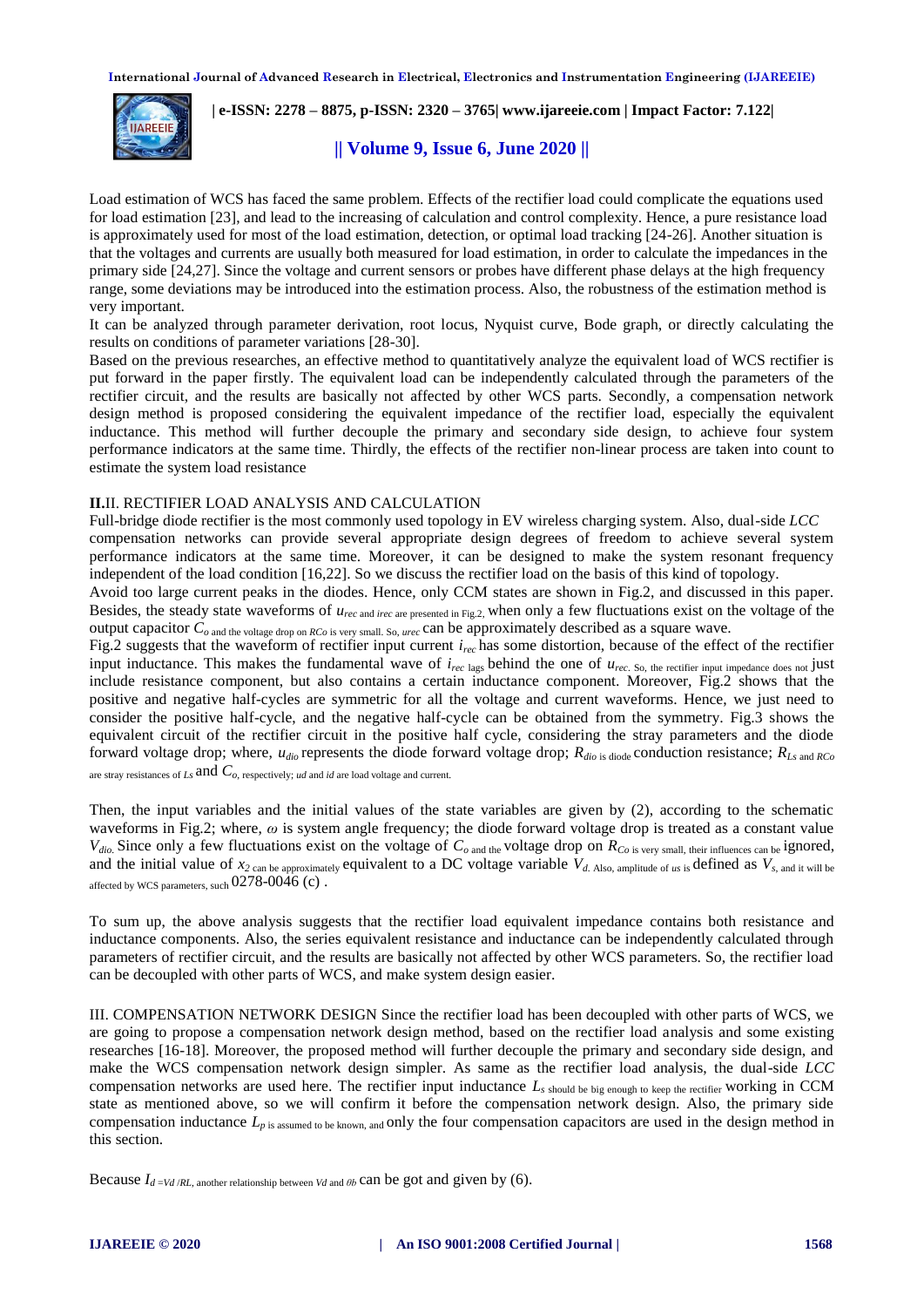

# **| e-ISSN: 2278 – 8875, p-ISSN: 2320 – 3765[| www.ijareeie.com](http://www.ijareeie.com/) | Impact Factor: 7.122|**

## **|| Volume 9, Issue 6, June 2020 ||**

 $V_d = V_s (2 \sin \theta_b + \pi \cos \theta_b) / (\pi (\omega L_s / R_L + \pi / 2))$ . (6) Based on the two relationships between  $V_{d \text{ and } \theta_b, \text{ they can}}$  be obtained from (4) and (6). The expression of  $\theta_{b}$  is given by (7), and the expression of  $V_{d}$  can also be got according to their relationships. Equation (7) indicates that the phase difference between  $u_s$  and *urec* (or *irec*) is mainly decided by *Ls* and *RL*, and approximately independent of other WCS parameters. Since amplitudes of  $u_{rec}$  and *irec* are basically proportional to the one <sup>of  $u_s$ </sup> as mentioned above, we can say that the other parts of WCS have little effect on the rectifier circuit, and the rectifier load can be decoupled to analyze its equivalent input impedance. It is should be noticed that the rectifier circuit seems to be equivalent to a pure resistance  $R_L$ , according to (7). However, this equivalent relationship is only suitable for (7) when calculating the phase angle  $\theta_{b}$ , and cannot be used for any other part in the rectifier load analysis.

 $θ$  *b* = arctan( ω *L<sub>s</sub>* / *R<sub>L</sub>*). (7) After getting  $V_{d}$  and  $θ$ , full response of the rectifier circuit in the positive half cycle can be calculated by (8); where,  $\Phi(t)$  is the characteristic matrix of rectifier circuit; the part before the plus sign is used for solving zeroinput response, and the other part is used for solving zero-state response. On the basis of (8), time domain expressions of *urec* and *irec* can be obtained, according to the symmetry of their waveforms.

 $e^{im(Z}p\ 1^{(\gamma_0+L)}p^{-L}$  *soft*  $\cdot$  (16) Through simultaneously solving (15) and (16), values of the primary side compensation capacitors  $C_{Is \text{ and } Clp \text{ can be obtained, which is not affected by the secondary side design process. Also, it should be noticed$ that sometimes there is no analytical solution for these equations. Numerical solution methods need to be used on this condition.

Finally, the primary and secondary side compensation networks have been decoupled for design. Also, four compensation capacitors with four degrees of freedom are designed by considering four system performance indicators, including achieving maximum efficiency, optimal load resistance, making WCS output rated power, and realizing the soft switching of the inverter. Besides, calculated values of the designed compensation capacitors require fine tuning in practice to get better results.

#### **III. SYSTEM DESCRIPTION**



Fig. 1. EV wireless charging system with full-bridge diode rectifier and dual-side *LCC* compensation networks.

Fig.1 shows the EV wireless charging system with full-bridge diode rectifier and dual-side *LCC* compensation networks; where,  $U_d$  is DC voltage source; the high frequency inverter is composed of  $G_l$ - $G_4$ , and the full-bridge rectifier is composed of  $D_1$ - $D_4$ ; the primary side compensation network consists of  $L_p$ ,  $C_{Is}$ , and  $C_{Ip}$ ; the secondary side compensation network consists of  $L_s$ ,  $C_{2s}$ , and  $C_{2p}$ ;  $L_l$  and  $L_2$  are self-inductances of the transmit coil and receive coil; *M* is mutual-inductance between them;  $C_{in}$  and  $C_{o}$  are system input and output filter capacitors;  $R_{L}$ is system load resistor. It should be noticed that the WCS load is an EV power battery in the practical case, which behaves as a voltage source series with its parasitic resistance. But the power battery could be equivalent to a load resistance  $R<sub>L</sub>[1,19]$ ; the value of this equivalent resistance can be calculated by the voltage on the power battery divided by the current flowing through it. Moreover, the full-bridge rectifier, its input inductor, output filter capacitor, and the load resistor are together defined as the rectifier circuit. Although the following analysis is conducted based on the specific system, it can be extended to applications on other rectifier and compensation network topologies, avoid too large current peaks in the diodes. Hence, only CCM states are shown in Fig.2, and discussed in this paper. Besides, the steady state waveforms of *urec*and *irec*are presented in Fig.2, when only a few fluctuations exist on the voltage of the output capacitor  $C_o$  and the voltage drop on  $R_{Co}$  is very small. So,  $u_{re}$  can be approximately described as a square wave.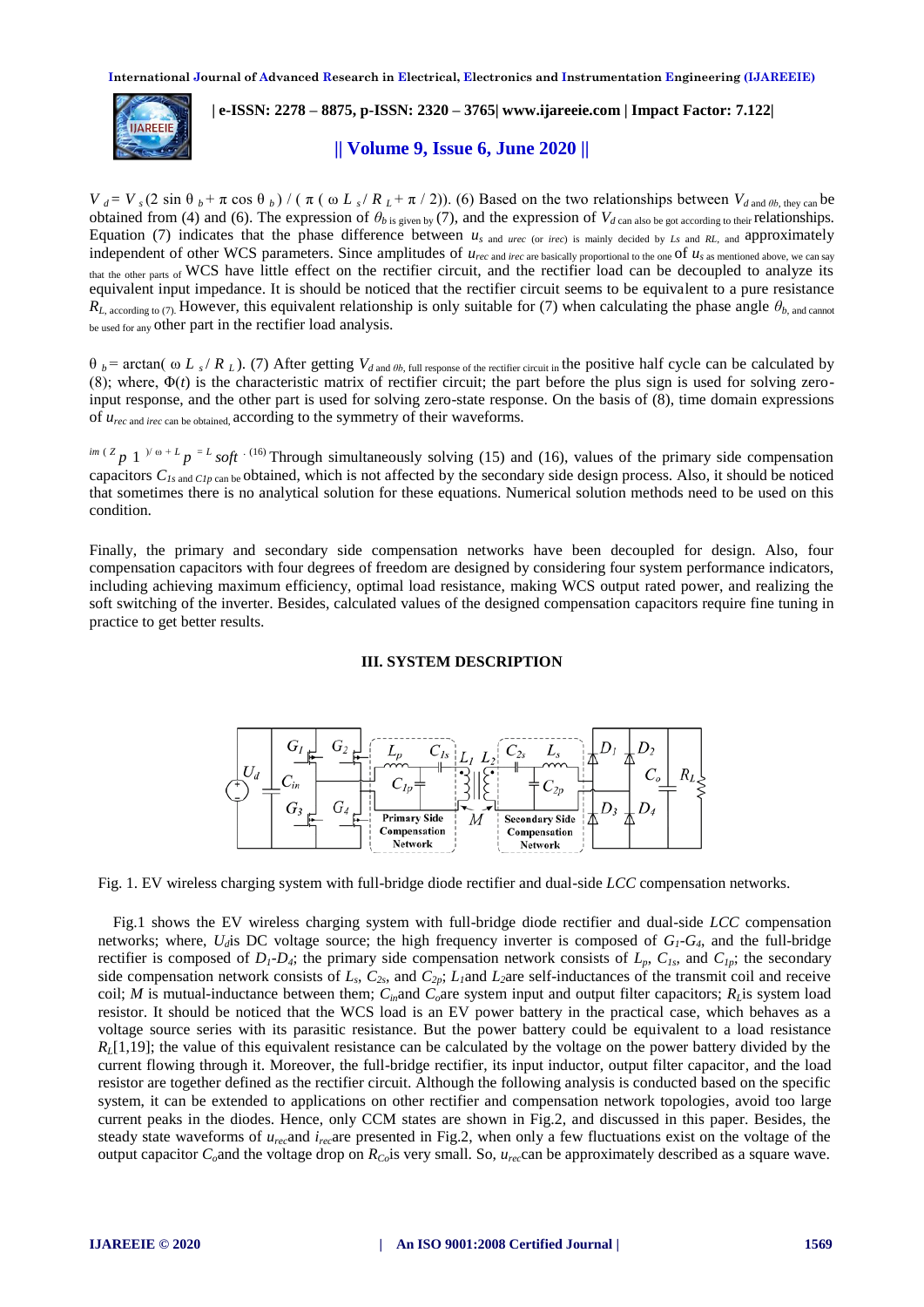

 **| e-ISSN: 2278 – 8875, p-ISSN: 2320 – 3765[| www.ijareeie.com](http://www.ijareeie.com/) | Impact Factor: 7.122|** 

## **|| Volume 9, Issue 6, June 2020 ||**

Fig.2 suggests that the waveform of rectifier input current *irec*has some distortion, because of the effect of the rectifier input inductance. This makes the fundamental wave of *irec*lags behind the one of *urec*. So, the rectifier input impedance does not just include resistance component, but also contains a certain inductance component. Moreover, Fig.2 shows that the positive and negative half-cycles are symmetric for all the voltage and current waveforms. Hence, we just need to consider the positive half-cycle, and the negative half-cycle can be obtained from the symmetry. Fig.3 shows the equivalent circuit of the rectifier circuit in the positive half cycle, considering the stray parameters and the diode forward voltage drop; where, *udio*represents the diode forward voltage drop; *Rdio*is diode conduction resistance;  $R_{Ls}$ and  $R_{Co}$ are stray resistances of  $L_s$ and  $C_o$ , respectively;  $u_d$ and  $i_d$ are load voltage and current.



Fig. 3. Equivalent circuit of the rectifier circuit in the positive half cycle.

Based on the equivalent circuit,  $i_{rec}$  is defined as state variable  $x_i$ , and the voltage on  $C_0$  is defined as state variable  $x_2$ . *u*<sub>*dio*</sub>are treated as the input variables, and  $u_d$  is treated as the output variable. So, state space equation of the rectifier circuit in the positive half cycle is given by (1a).



Fig. 7. Photograph of the developed EV wireless charging prototype.

The prototype is designed with rated output power 3.3 kW on the input DC voltage 400 V. System operation frequency is 85 kHz. Load resistance  $R_L$  is 42.9  $\Omega$ , which is selected according to an EV power battery with about 325 V - 340 V open-circuit voltage and 8 A charging current. System impedance parameter values are measured by a LCR meter, and the results are given as follows. Self-inductances values of the transmit coil and receive coil are 232.9 uH and 219.7 uH. Mutual-inductance value is 25.4 uH, when the receive coil is aligned with the transmit coil.